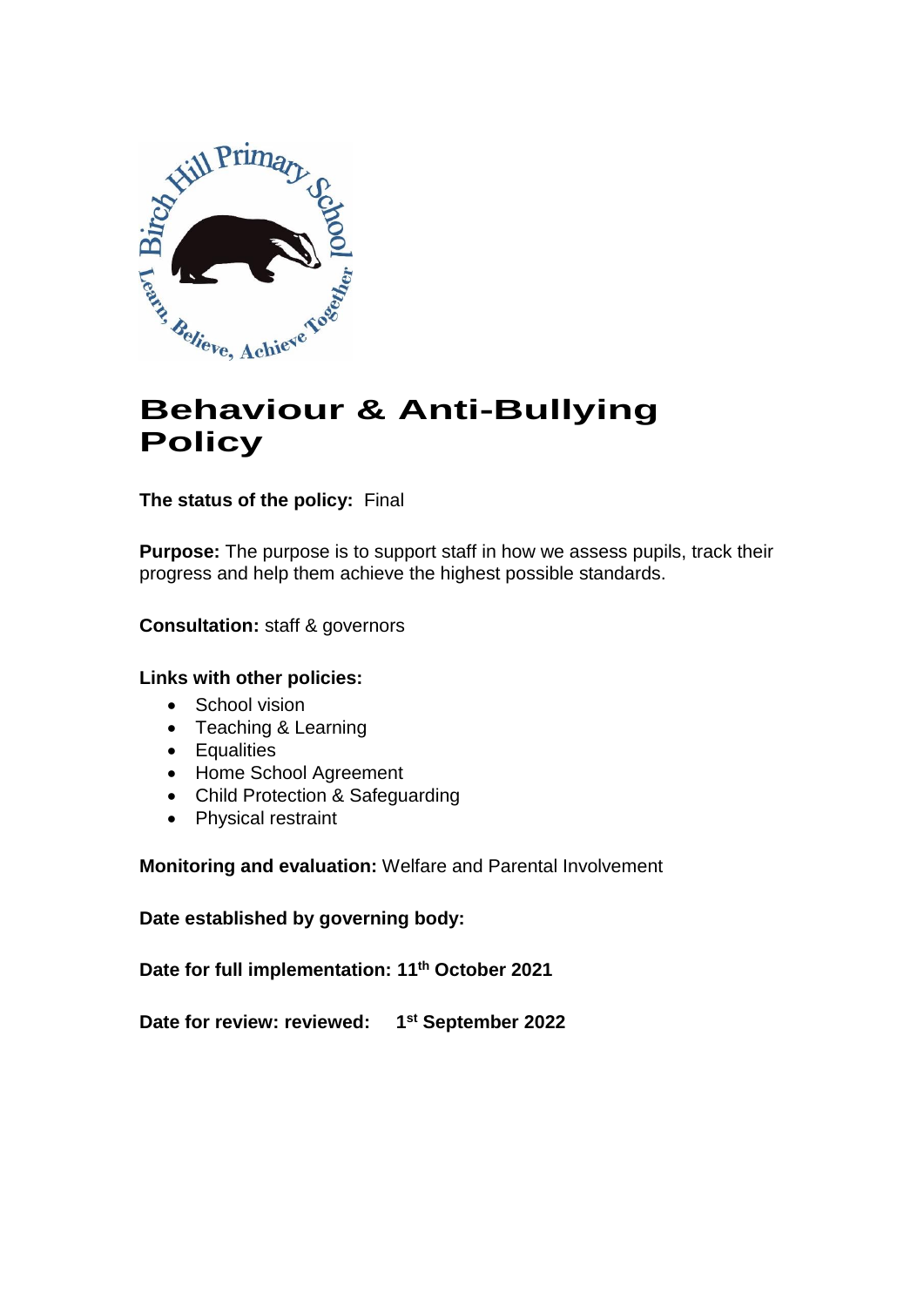| <b>Contents</b>                                                                                                                                                 | Section        |
|-----------------------------------------------------------------------------------------------------------------------------------------------------------------|----------------|
| Aims of the Policy                                                                                                                                              | 3              |
| Core Belief                                                                                                                                                     | 3              |
| Responsibilities<br>Staff responsibilities<br><b>Children's Responsibilities</b>                                                                                | 3              |
| Teacher's powers                                                                                                                                                |                |
| <b>Strategies</b><br><b>Golden Rules</b><br><b>Positive Rewards</b><br>Sanctions / Different sanctions<br>Guidance on implemtnting sanctions<br><b>Time Out</b> | 4              |
| Lunchtime Arrangements                                                                                                                                          | 5              |
| Beyond the gate                                                                                                                                                 | 6              |
| <b>Serious Behaviour Incidents</b>                                                                                                                              | $\overline{7}$ |
| Monitoring                                                                                                                                                      | 8              |
| Anti-Bullying<br>Procedures<br>Multi Agency<br>Behaviour support                                                                                                | 9              |
| <b>Physical Restraint</b>                                                                                                                                       | 12             |
| Discriminating between Behaviour Patterns                                                                                                                       |                |
| <b>Equal Opportunities</b>                                                                                                                                      | 14             |
| <b>Special Educational Needs</b>                                                                                                                                | 15             |
| Health & Safety                                                                                                                                                 | 16             |
| Monitoring, evaluating and review                                                                                                                               |                |
| Appendix                                                                                                                                                        |                |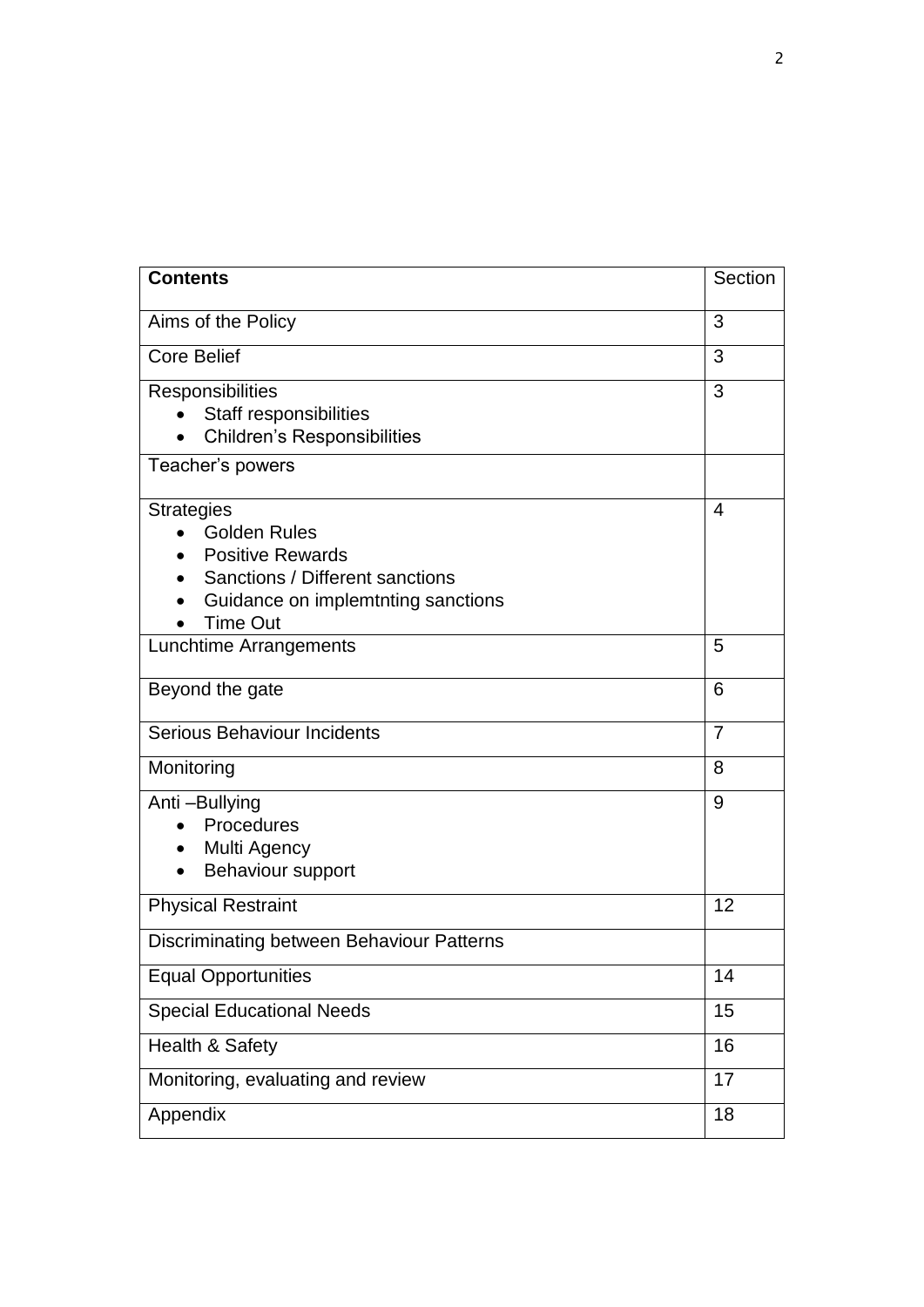# **1 Aims of the Policy**

The aims of the Behaviour Policy are to:

- Encourage children to have high expectations for their own behaviour, develop their independence and to accept responsibility for their own behaviour
- To emphasise our Golden Rules and Jigsaw (our whole school approach to PSHE and well-being)
- Foster positive caring attitudes towards everyone where achievements at all levels are acknowledged and valued
- Have a consistent approach to behaviour throughout the school and beyond the school gate
- Ensure expectations are clear
- Ensure everyone is kept safe
- Raise awareness about appropriate behaviour and promote it through positive reinforcement

# **2 Core Beliefs**

- Adults are key to the success of this policy; they need to be good role models, be consistent, positive and have a good relationships with children, parents and staff
- At times, managing behaviour can be very difficult and stressful for adults
- Every day is a new day
- Every child can be successful
- Praise and a system of rewards are more likely to change behaviour than blaming and punishing
- Using a positive system of rewards will increase children's selfesteem and thus help them to achieve more
- Celebrating success helps children to achieve more
- Reinforcing good behaviour helps our children feel good about themselves. You cannot teach children to behave better by making them feel worse.
- When using sanctions, apply these appropriately and proportionality using own professional judgment
- Some students are so starved for attention they don't care what kind of behaviour they display
- All behaviour can be seen as communicating an unmet need
- Being aware of each child's needs and their individual circumstances helps us to act in the fairest way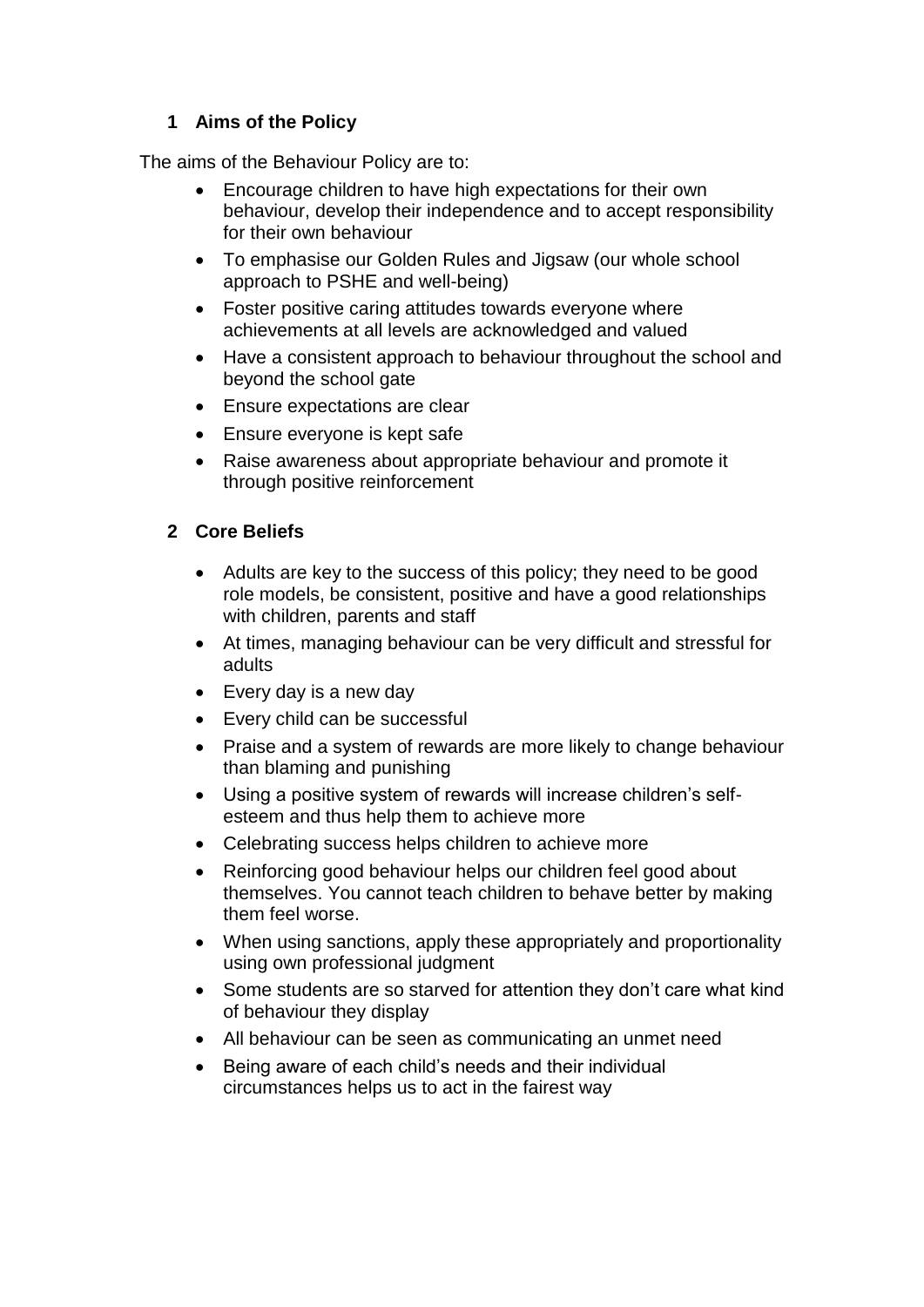#### **3 Responsibilities**

#### **3.1) Staff responsibilities**

- It is important that all adults working in school accept responsibility for behaviour throughout the school and act appropriately when misbehaviour is noticed.
- Treat all children fairly and with respect.
- Raise children's self-esteem and develop their full potential.
- Provide a challenging, interesting and relevant curriculum.
- Recognise that each child is an individual and to be aware of their special needs: make adjustments to learning programmes to provide personalised learning.
- Create a safe, welcoming environment both physically and emotionally.
- Set out and use rules and sanctions clearly and consistently.
- While following this policy, staff should take into account the individual situation and use their professional judgment.
- Ensure rewards and sanctions are followed through.
- Be a good role model.
- Form a good relationship with parents so that all children can see that the key adults in their lives share a common aim.
- Offer a framework for social education and encourage children to be aware of the needs of others.
- Provide opportunities for children to take responsibility both within the classroom and through general school duties.
- Attend staff training
- Develop a *Classroom Charter* (linked to our Golden Rules) with children and Jigsaw Charter, so that children are very clear about how they are expected to behave.

#### **3.2 Teacher's Powers (DfE Guidance Sept 2017)**

All staff

- *Have statutory authority to discipline pupils whose behaviour is unacceptable, who break the school rules or who fail to follow a reasonable instruction (Section 90 and 91 of the Education and Inspections Act 2006)*
- *Can discipline pupils at any time the pupil is in school or elsewhere under the charge of a teacher, including on school visits*
- *Can also discipline pupils in certain circumstances when a pupil's misbehaviour occurs outside of school*
- *Have the power to impose detention outside school hours*
- *Can confiscate pupils' property*

*In order to encourage good behaviour the staff are to:*

*Set a good example themselves*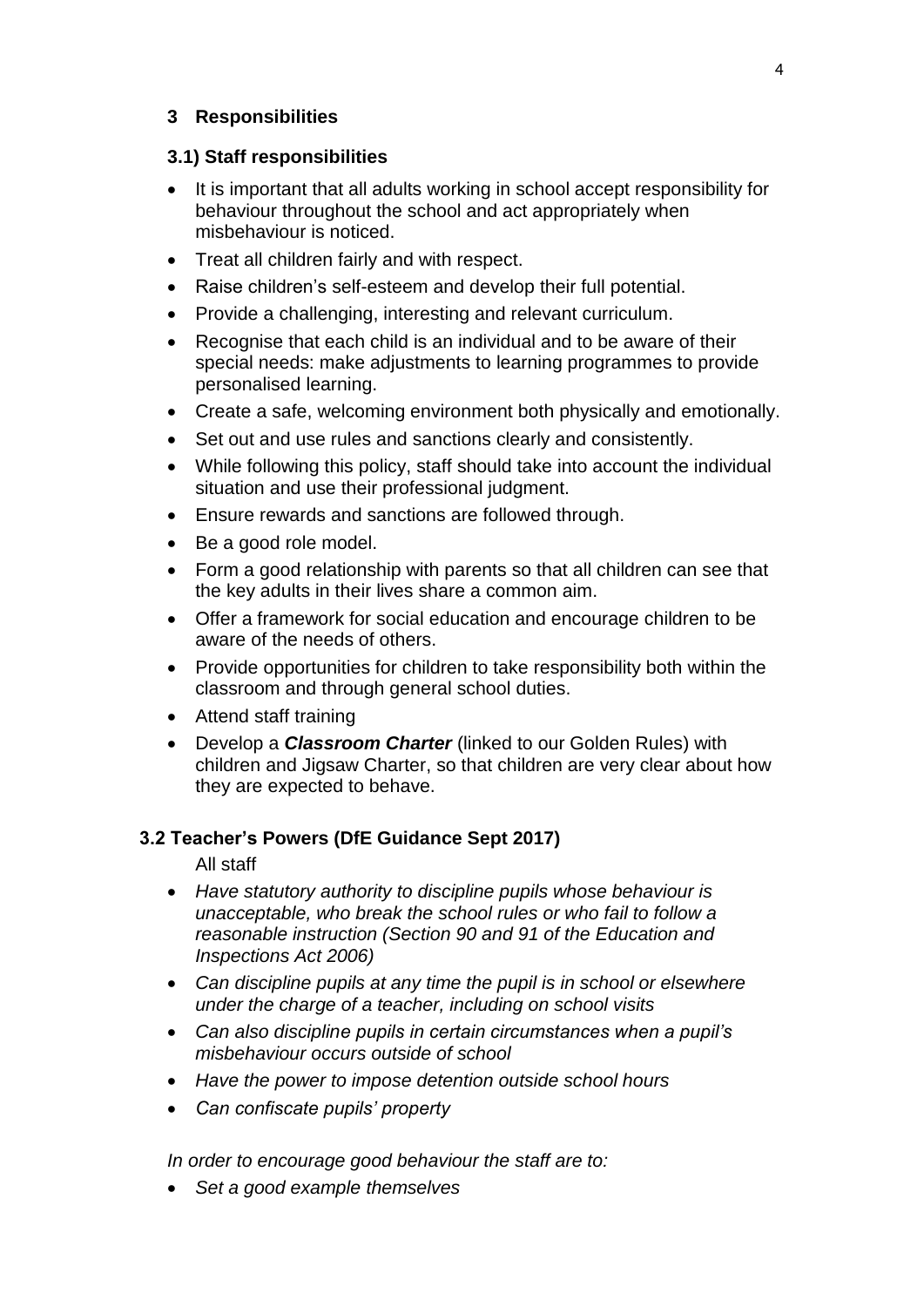- *Make clear their expectations of good behaviour*
- *Discourage unsociable behaviour by promoting mutual respect*
- *Encourage children to take responsibility for their own actions and behaviour*
- *Be consistent in their discipline of children*
- *Praise good behaviour both privately and publicly*

# **3.3 Children's Responsibilities**

The children's responsibilities are to follow the Golden Rules. In addition to;

- To be safe and make the rights choice in school and within in the local community **(beyond the school gate)**
- To do their best to contribute to a positive learning environment, and allow others to do the same
- To follow the instructions of all school staff
- Reflect on their own behaviour and see where this can change
- To be actively involved in creating a class charter (linked to the Golden Rules )

# **4 Strategies**

At the heart of our policy is the promotion of positive behaviour and the promotion of following cycle.

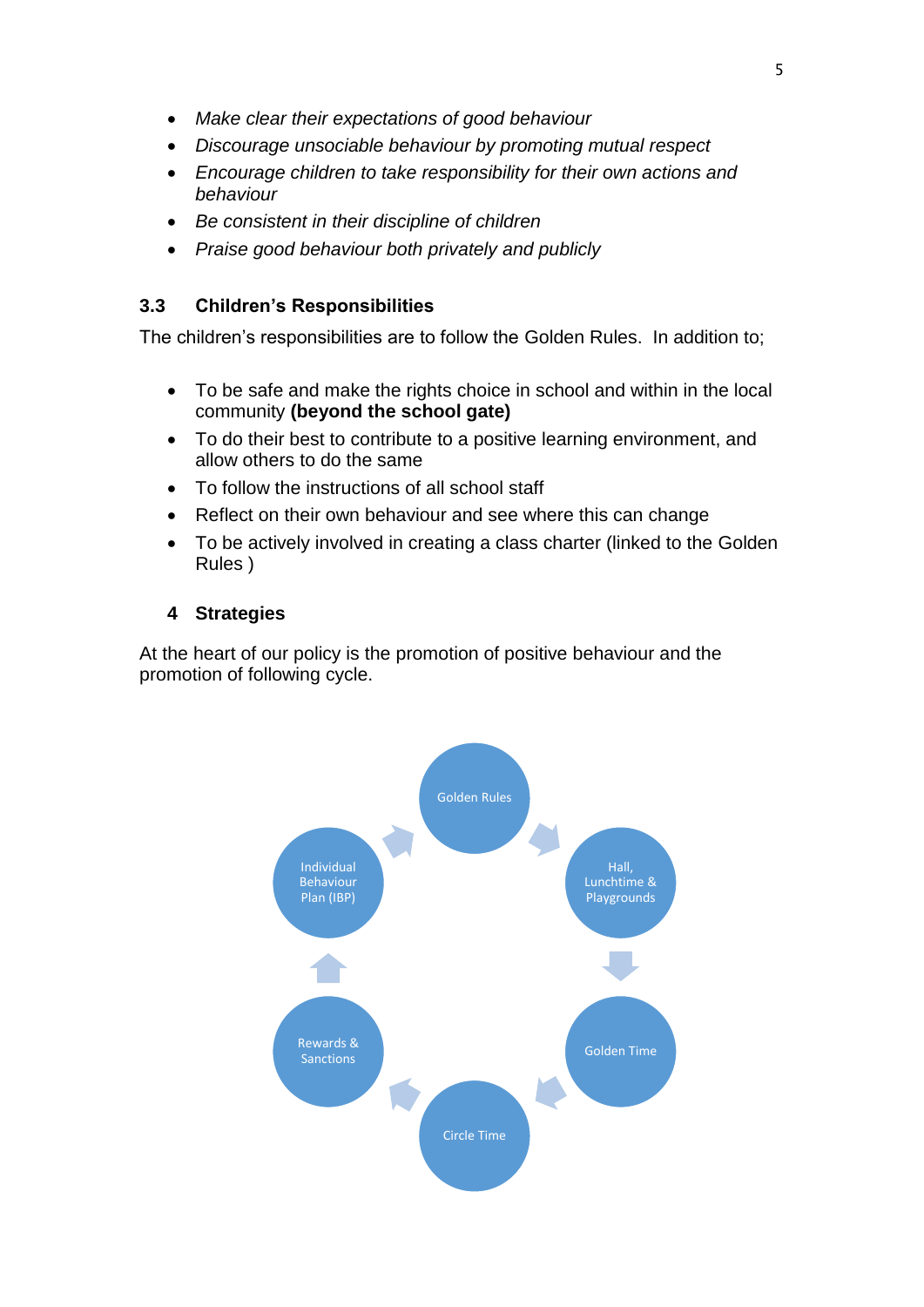#### The whole school community has agreed to the following **Golden Rules**:



The Golden Rules will be displayed in all classrooms and learning spaces and should be used as a visual reminder to children of the behaviour expected.

Should inappropriate behaviour occur, the Charter can be used as a discussion point between staff and pupils to reinforce positive behaviour using the agreed sanctions.

At the beginning of the school year each class teacher will set out some class rules, which are linked to the Golden Rules. These class rules will support the positive ethos and high expectations set within Birch Hill Primary School.



Parents will be made aware of the Golden Rules via the school website and annual Welcome to YX meeting.

To help with our learning, in every class there is a BLP (Building Learning Power) 'backpack' on display. This helps our learners to develop skills such as: questioning, revising and

perseverance. Every week in assembly we share the Jigsaw puzzle piece, the BLP and Golden Rule focus for the week.

These, along with the developing a growth mindset, will aid us when learning and socialising gets difficult.

All staff should attend training to support the implementation of this policy. Behaviour is also regularly discussed at weekly Phase Meetings and SLT Meetings. The school will review this policy annually with all staff and consider their comments and suggestions.

#### **4.1 Positive Rewards**

The staff should recognise that positive encouragement promotes good behaviour in the pupils and helps to raise their self-esteem. Therefore the staff will endeavour to:

- acknowledge good behaviour on all occasions;
- make full use of positive rewards;
- give descriptive/specific praise;
- use positive feedback techniques;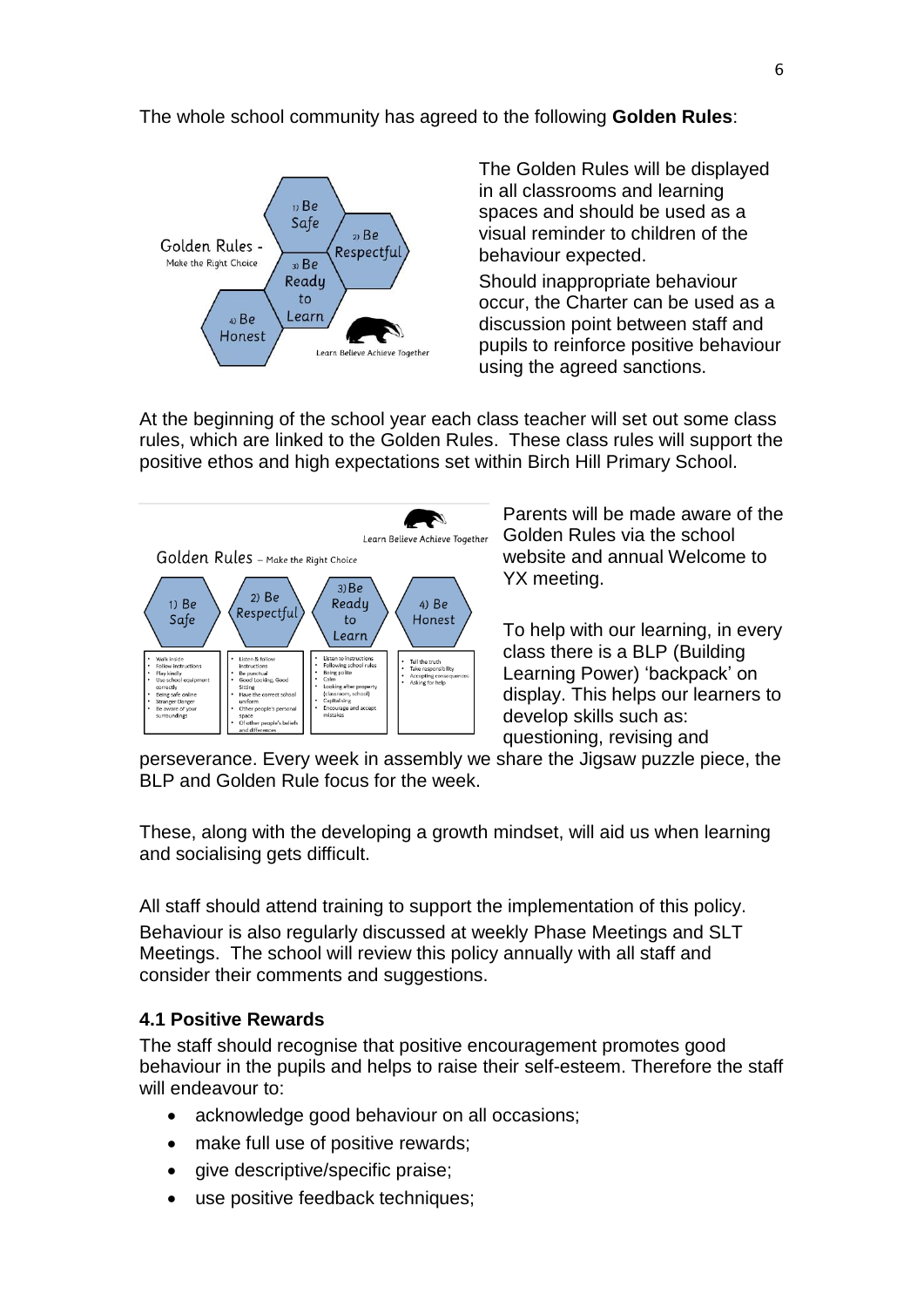The lists below are intended as suggestions. Teachers should feel free to use strategies appropriate to the age and make-up of the class as well as those with which they feel comfortable.

- Public praise in the classroom and at Celebration or KS/Team assemblies;
- Badges and stickers for good behaviour and good work;
- Effort /Progress / Behaviour awards;
- Praise during circle time;
- Displaying the children's work in the classroom to acknowledge their achievements.
- Star readers;
- Call in parents to show good work; ("Just A Note"/Postcard Home" to let parents know children have done well)
- Behaviour link chart/book to parents. (This is a positive use of a link book).
- Home Learning/Achievement board
- **•** Golden time

#### • PSHE charts - Friendship tree;

- Head Teacher award: children are selected to take good work to HT on Friday afternoon;
- Friendship tree/wheel etc.
- Awarding merit marks for good work and behaviour leading to the presentation of certificates at a whole school assembly;
- Class targets & agreed rewards;
- Golden Rules
- Individual Star charts;
- Houses Points/ Chart
- Building Learning Power (BLP) certificate
- End of Term behaviour Effort, Progress, Awards
- Individual Sticker charts;
- The Star tree

#### **4.2 Sanctions**

Sanctions should be applied fairly and should be appropriate, taking into account the incident, the behaviour, in terms of severity and duration. When applying sanctions, staff should use their professional judgment. The purpose of a sanction is to

- help children learn that consequences follow actions;
- deter the children from misbehaving again;
- deter other children from misbehaving;
- encourage children to reflect on their behaviour(s)
- to develop understanding that a society has rules.

This procedure begins when a child has been provided with an opportunity to correct their behaviour and chooses not to do so. Staff will reinforce the school's Golden Rules and state the behaviour they want to see, giving the child an opportunity to change their behaviour for the better. If a child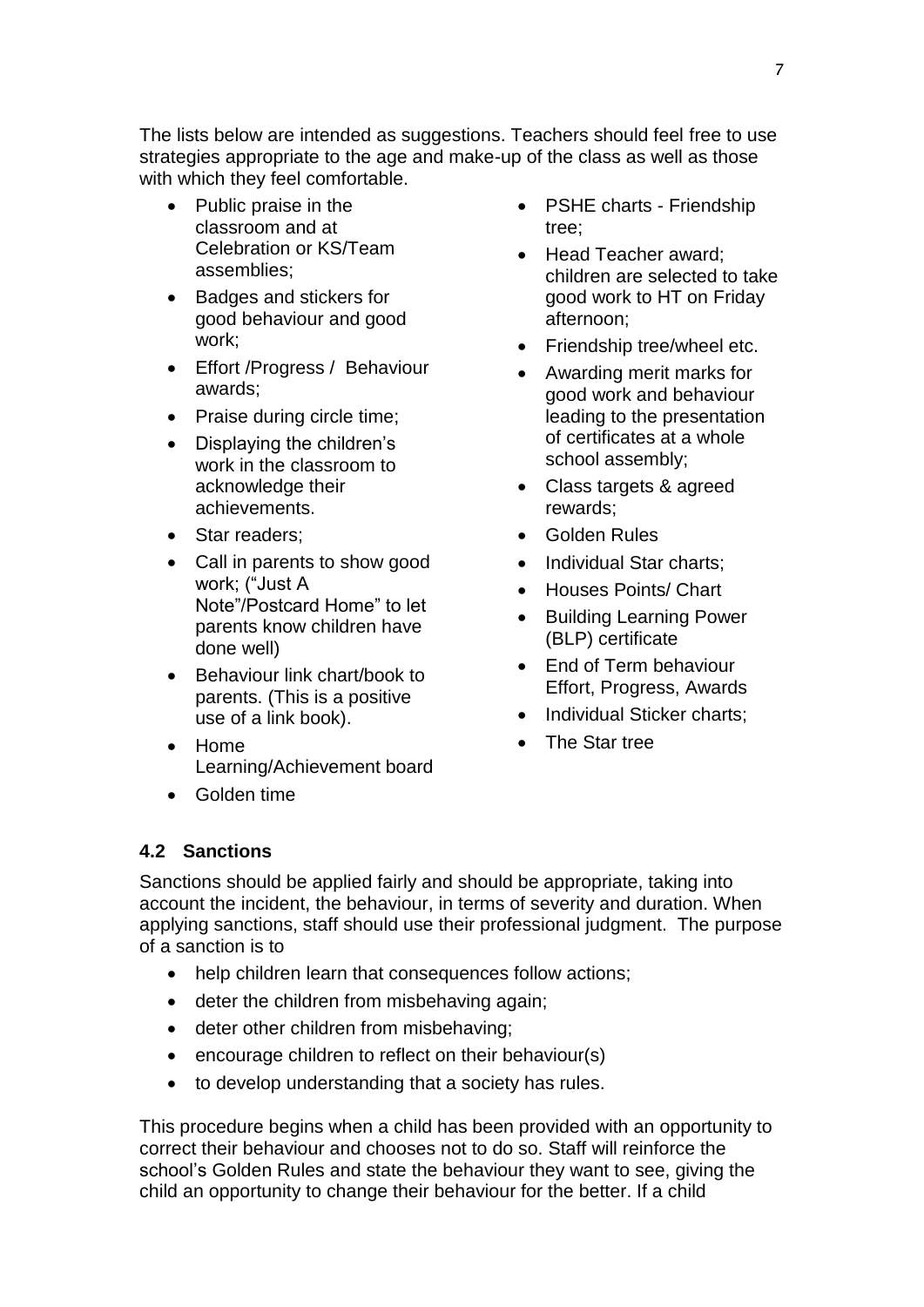continues to break the Golden Rules or show unacceptable behaviour they will be moved onto the warning system, shown below.

The procedure is progressive and children move up the levels if they do not change their behaviour. Each day is a new day and children are given a fresh start.

Interventions will be recorded on CPOMs. CPOMS is software for monitoring Safeguarding, wellbeing and all pastoral issues. It works alongside our existing safeguarding processes and is monitored by Phase Leaders and Deputy Head.



| <b>Red card:</b> Sent to Senior Leadership Team (SLT) |  |
|-------------------------------------------------------|--|
| <b>Orange:</b> Time Out - sent to link class          |  |
| <b>Yellow:</b> Time Out - in class                    |  |
| <b>Green for Growth</b>                               |  |
| KS1 Star: Outstanding                                 |  |
| Behaviour/achievement                                 |  |
| <b>Lower Juniors - Mr Happy</b>                       |  |
| Upper Juniors - Thank you card                        |  |

We use a graduated system for sanctions. All children start on **Green for Growth**

- Yellow
- Orange
- Red

There is also the opportunity to be moved onto the star (KS1), Mr Happy (LJ) or receive a postcard (UJ) for outstanding achievement/behaviour thus rewarding those children who consistently follow the school rules and learning behaviour.

Within each section, teachers should feel free to use strategies appropriate to the age and make-up of the class.

At any stage staff may want to discuss behaviour with the parents.

Verbal Warnings are used at **all** stages.

- You must give children ample opportunities and encourage them to change their behaviour
- Give children suggestions in how to change their behaviour
- You may also decide to;
	- $\circ$  separate them from those individuals with whom they are behaving inappropriately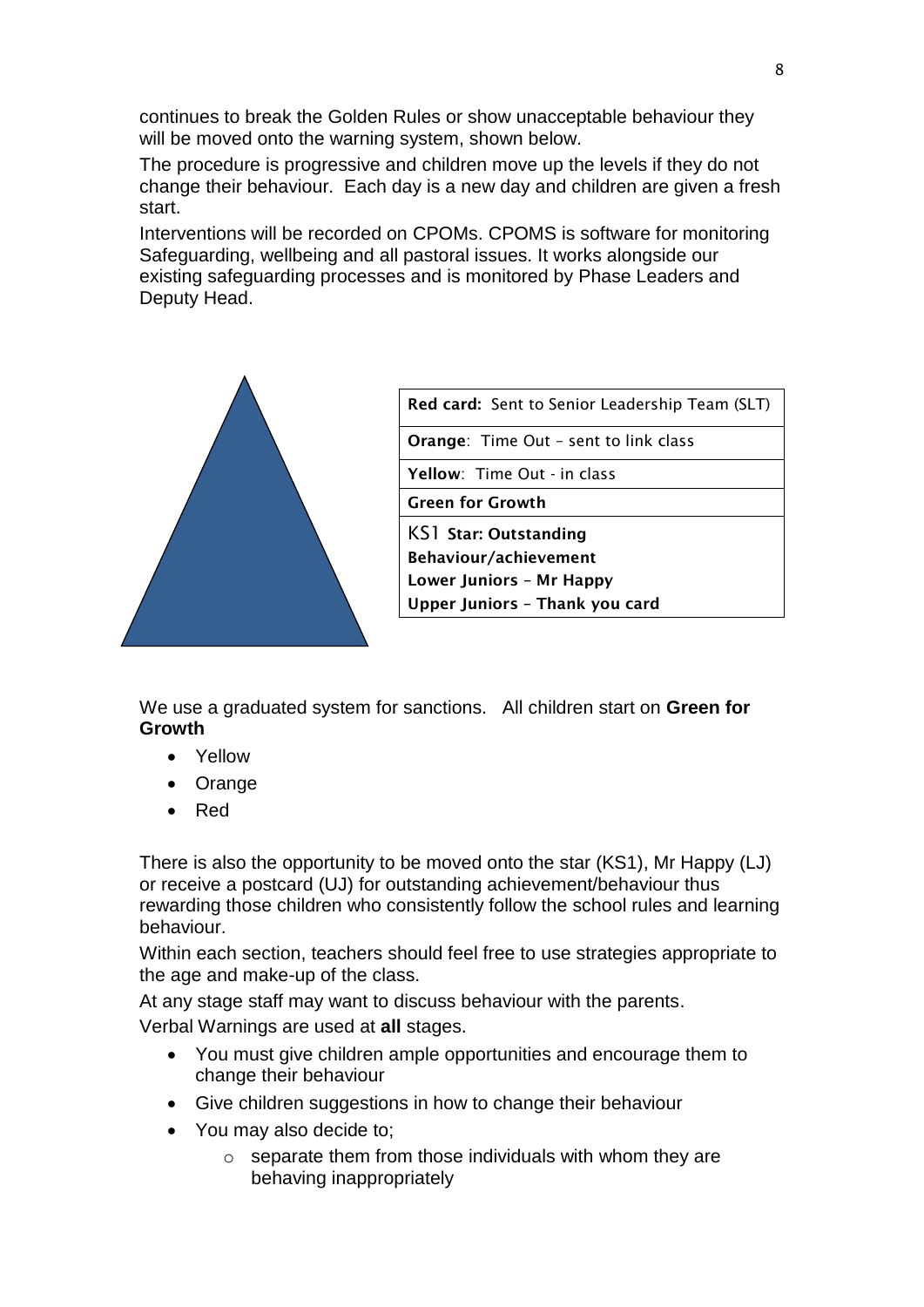o take a child aside and speak to them quietly and discuss what has happened and talk about the consequences of the child's actions.

#### **Yellow**

- Separate children who are behaving inappropriately
- Sit in an isolated seat within the classroom
- Lose part of their playtime

#### **Orange**

- Work in another classroom for a limited period and
- Lose part of their golden time
- Fill in a behaviour refection sheet in discussion with the teacher/adult

#### **Red**

 Sent to a member of the Senior Leadership Team / Headteacher for Lunchtime reflection (up to15 minutes)

# **4.3 Different Sanctions**

- Loss of some Golden Time
- $\bullet$  Time Out in class, or in another class
- Loss of break time, or lunchtime

At any stage staff may want to discuss behaviour with the parents See also Serious Behaviour Incidents for sanctions for more serious incidents.

| (RR)  | $\leftrightarrow$ | (1OS) |
|-------|-------------------|-------|
| (RW)  | $\leftrightarrow$ | (1M)  |
| (1OS) | $\leftrightarrow$ | (2OB) |
| (1M)  | $\leftrightarrow$ | (2M)  |
| (3A)  | $\leftrightarrow$ | (5D)  |
| (3RD) | $\leftrightarrow$ | (5S)  |
| (4G)  | $\leftrightarrow$ | (6S)  |
| (4K)  | $\leftrightarrow$ | (6H)  |

# **4.4 Time Out class links**

# **4.5 Guidance on implementing sanctions**

All staff need to remember the following when implementing sanctions

- Be respectful at all times
- Be consistent
- Use professional judgement
- Comment on the **behaviour** and not the child
- Give private rather than public reprimands where possible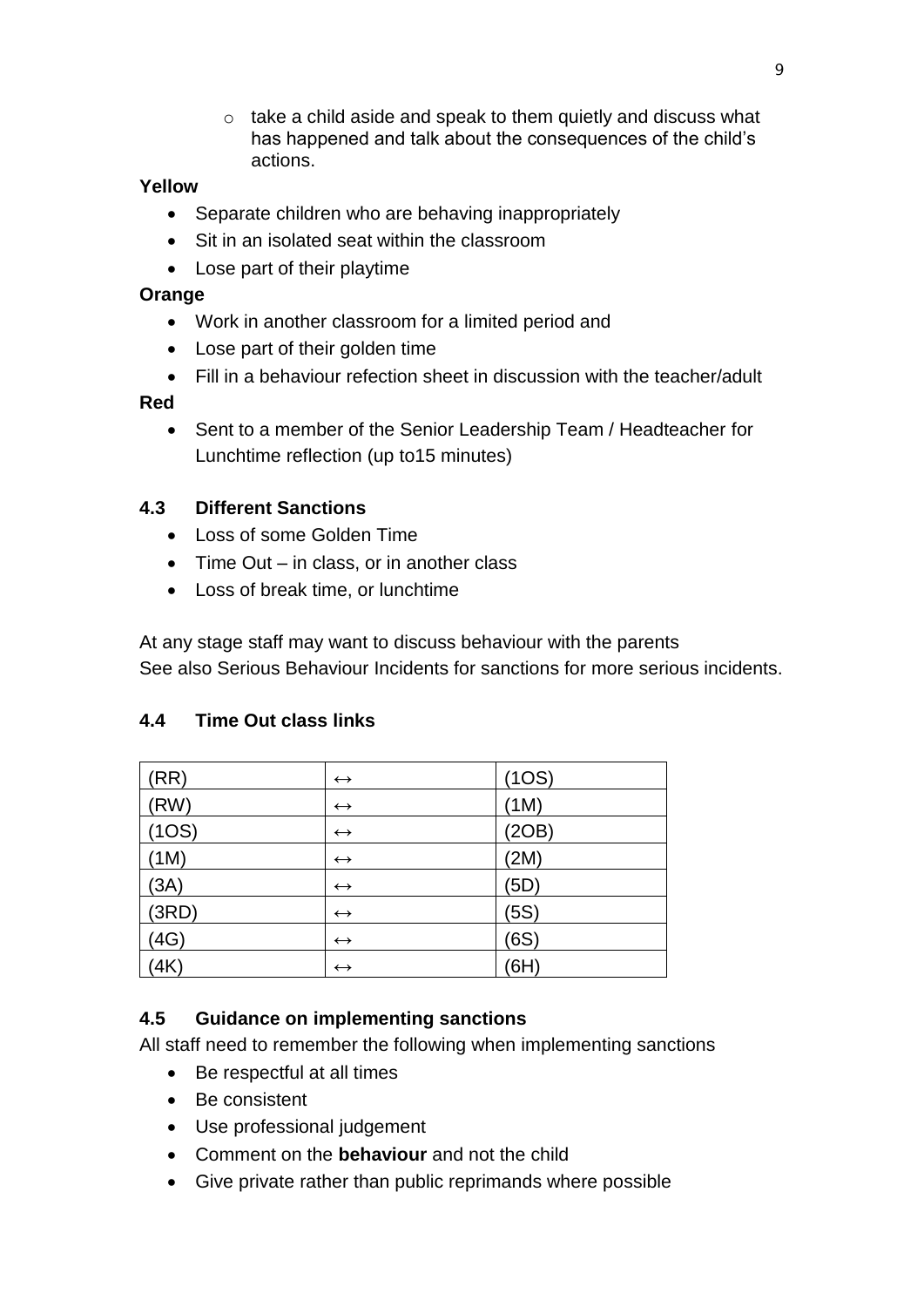- Take time to repair and rebuild
- Monitor behaviour patterns and keep careful records
- Follow agreed procedures
- Don't take poor behaviour personally
- Make sure all relevant parties are kept informed
- Ask for help if necessary

#### **5 Lunchtime Arrangements**

Like the rest of the school, lunchtimes should be a safe and engaging time for children. To support this, we have 'Zone' areas in the playground. These include; sports zone, creative zone and craze zone, there is also a free-flow zone and skipping zone. The Buddy's run a games and puzzle zone in the studio when the weather permits and the Sports Leaders run an activity programme on the lower playground. There is a timetable, each half term, for the different zones.

At lunchtimes, we have a KS2 'calm room' that is run by Nurture practioners and a KS1/EYFS 'calm room' which is run by teachers on a rota basis. These rooms are by 'invitation' only and enables those children who find the playground difficult to have a safe, supervised and calm area in which to play.

We expect all children to follow our Golden Rules at lunchtime. Children not following the charter may be given a warning and encouraged to change their behaviour, if this does not happen children may be sent to Time Out. There is a Time Out rota, which teachers rotate. There is always a member of SLT on duty every day.

#### **6 Beyond the School gate**

Schools have the power to discipline pupils for misbehaving outside of the school premises "to such an extent as is reasonable' in circumstances such as;

- taking part in any school-organised or school-related activity
- travelling to or from school
- wearing school uniform,
- in some other way that identifiable the pupil as a member of Birch Hill

or misbehaviour at any time, whether or not the conditions above apply, that:

- could have repercussions for the orderly running of the school
- poses a threat to another pupil or member of the public
- could adversely affect the reputation of the school.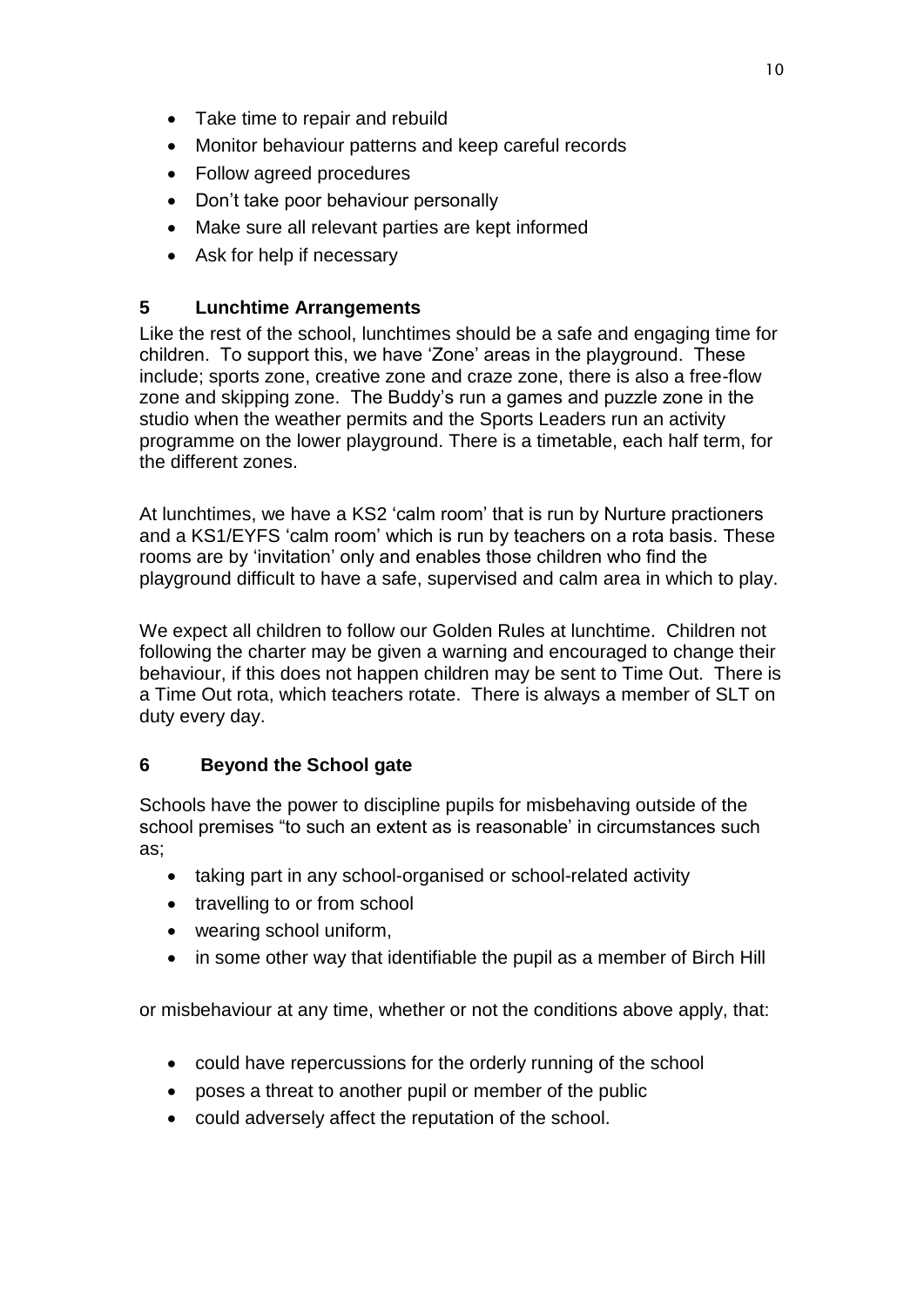In all cases of misbehaviour the teacher can only discipline the pupil on school premises or elsewhere when the pupil is under the lawful control of the staff member.

# **7 Serious Behaviour Incidents**

Any serious behavioural incidents are referred directly to the Headteacher or another member of the Senior Leadership Team (SLT). It may include the following:

- Carrying a knife or offensive weapon
- Violence towards another child or adult
- Verbal aggression
- Where a child poses a risk to their own safety or that of others
- Homophobic abuse
- Racist behaviour
- Bullying (including cyber-bullying)
- Sexually inappropriate behaviour / Harmful sexual behaviour (HSB)
- Malicious damage to school property
- Leaving the school without permission
- If a child has needed to be physically restrained

The adult dealing with the incident will record the details on Cpoms and in the Serious Incident Log (Red 'Bond' Book).

Parents/carers will be informed. If a child is extremely violent they will automatically be sent to the Headteacher/SLT.

#### **8 Monitoring**

All teachers, TAs and HLTAs have access to CPOMs.

Children who are involved in incidents which are deemed serious enough by the adults involved, will have the incident recorded on CPOMs. If the incident occurs at lunchtime, the incident must be logged by the adult who has dealt with the incident.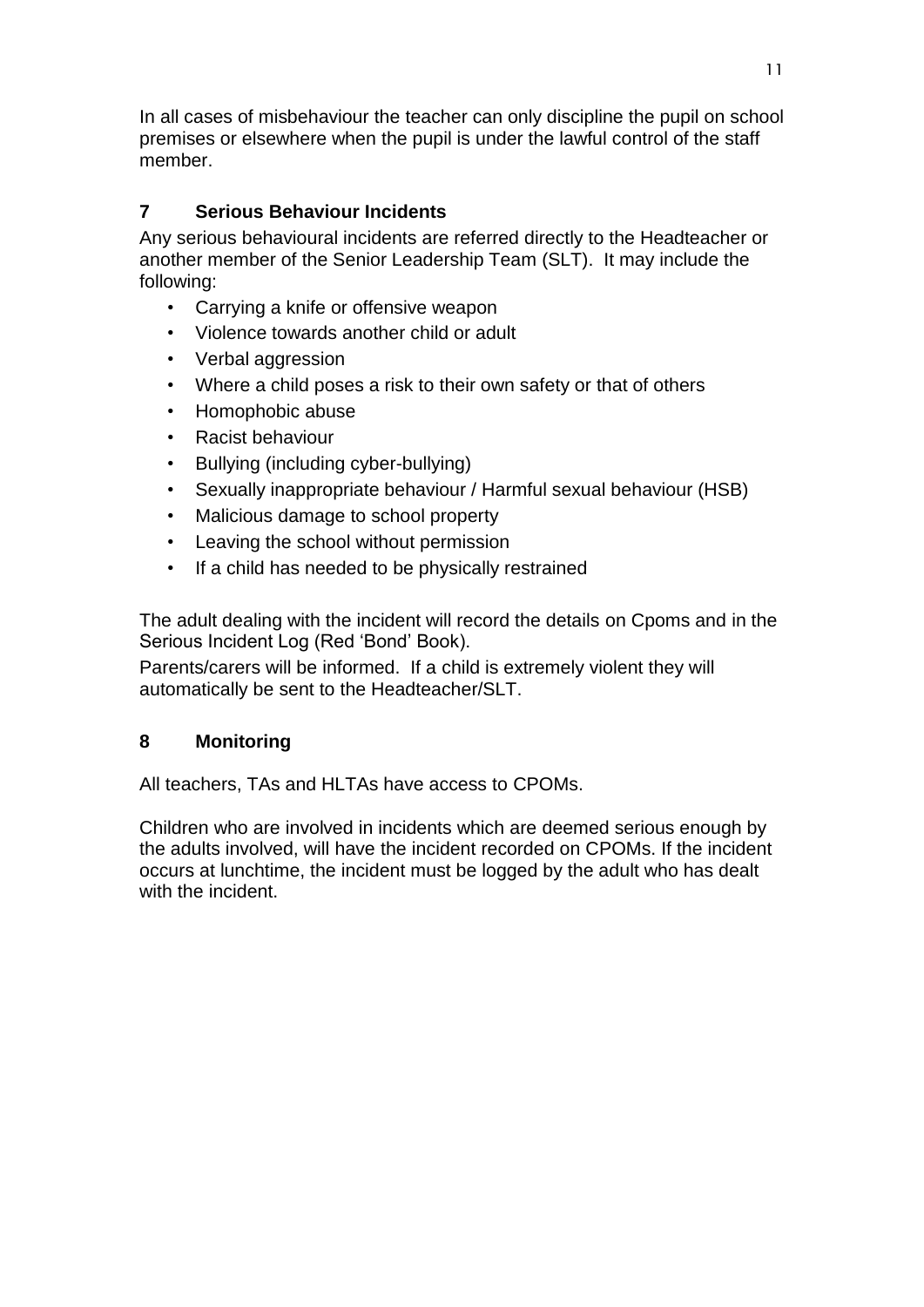| Incident   |                                                                                                  |
|------------|--------------------------------------------------------------------------------------------------|
|            |                                                                                                  |
|            |                                                                                                  |
|            |                                                                                                  |
|            |                                                                                                  |
| Categories | attendance $\vee$ Behaviour $\Box$ CAF $\Box$ Child Protection                                   |
|            | $\Box$ COVID-19 Welfare Checks $\Box$ outside agencies $\Box$ Parent Contact $\Box$ Safeguarding |
|            | <b>Behaviour Subcategories</b>                                                                   |
|            | $\Box$ Golden Rule - Be Honest $\Box$ Golden Rule - Be Ready to Learn                            |
|            | Golden Rule - Be Respectful $\Box$ Golden Rule - Be Safe $\Box$ Orange Card                      |
|            | <b>Red Card</b>                                                                                  |
|            | $\Box$ Serious Behaviour Incident (this will also need to be written in the Red Bond Book)       |
|            |                                                                                                  |

# **9 Anti-Bullying**

There is no legal definition of bullying, however, we defined it as any behaviour, that is repeated over a period of time, by an individual or group that is intends to hurt them (physically or emotional, such as intimidate, frighten, harm or exclude), and where there is imbalance of power in the relationship. This can happen face to face or online.

The four main types of bullying are:

- physical (hitting, kicking, theft)
- verbal (teasing, name calling, racist, sexist, making threats or otherwise hurtful remarks)
- indirect (spreading rumours, excluding someone from social groups)
- Cyber-bullying (bullying via mobile phone or online (for example email, social networks and instant messenger)
- Social (isolation and rejection from peer groups)

The aim of the anti-bullying policy is to ensure that pupils learn in a supportive, caring and safe environment without fear of being bullied. Bullying is anti-social behaviour and affects everyone; it is unacceptable and will not be tolerated.

Bullying can be:

- Emotional: being unfriendly, excluding, tormenting (e.g. hiding books, threatening gestures);
- Physical: pushing, kicking, hitting, punching or any use of violence;
- Racist: racial taunts, graffiti, gestures;
- Sexual: unwanted physical contact or sexually abusive comments;
- Homophobic: because of, or focussing on the issue of sexuality;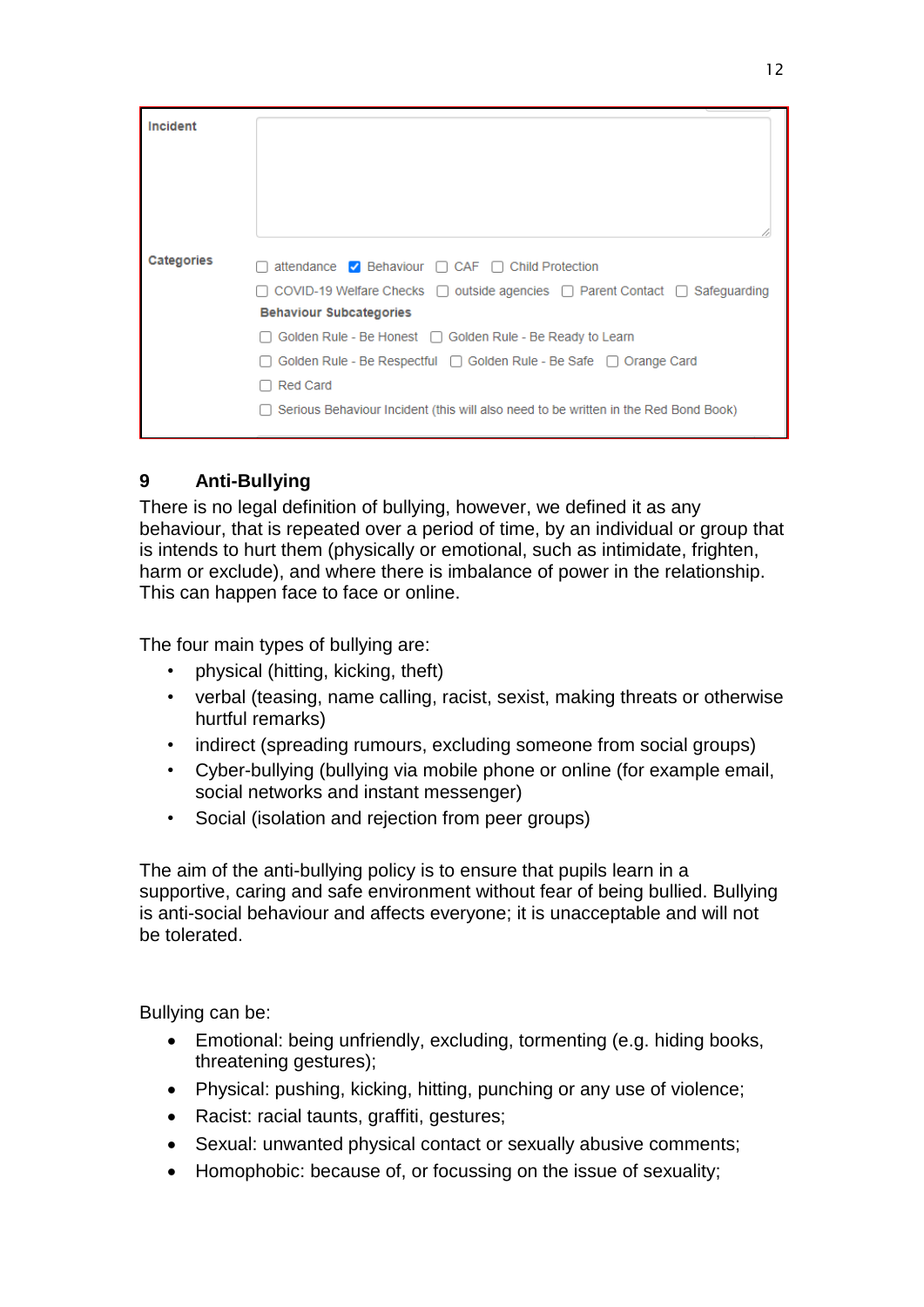- Verbal: name-calling, sarcasm, spreading rumours, teasing;
- Cyber: all areas of internet ,such as email & internet chat room misuse, mobile threats by text messaging & calls; misuse of associated technology , i.e. camera &video facilities

Bullying behaviour at this school is regarded as particularly serious and all staff take firm action against it. Each member of staff makes it very clear to his/her own class that bullying behaviour is not acceptable either in the classroom, on the playground or anywhere else in school, and incidents of bullying will always be reported and dealt with.

Headteachers have the legal power to make sure pupils behave outside of school premises. We take seriously bullying that happens anywhere off the school premises, in the local area and cyber-bullying that has an impact on children's welfare within school.

All members of staff positively encourage good behaviour from the children and nurture in them a caring and co-operative attitude. They discuss with their classes the value of friendship, personal feelings, and attitudes towards others of a different race, age, culture or gender. It is school policy to recognise children who behave well.

Within the curriculum the school will raise the awareness of the nature of bullying through inclusion in PSHE, circle time, assemblies and subject areas, as appropriate, in an attempt to eradicate such behaviour.

The staff are aware of the differences between bullying and boisterous behaviour and they ensure that the children are adequately supervised at all times. The staff are aware of early signs of distress produced in some children who are being bullied and understand the reasons why they may become victims of such behaviour. Therefore, all members of staff are required to:

- find time to listen to children who say they are being bullied;
- give support to both victims and bullies in order to prevent reoccurrence;
- involve parents and explain any actions taken in school so that they can give their help and support to the situation;
- keep a written record;
- Involve buddies/peer mentor

If further action is required the teacher will report the bullying incident to the team leader and then the deputy head or Headteacher who will give their support and guidance.

Within the curriculum the school will raise the awareness of the nature of bullying through inclusion in PSHE (Jigsaw), circle time, assemblies and subject areas, as appropriate, in an attempt to eradicate such behaviour.

School Senior Leadership Team (SLT) will decide if the incident needs to be logged as a Serious Behavioural Incident. All serious incidents are report to school governors for monitoring.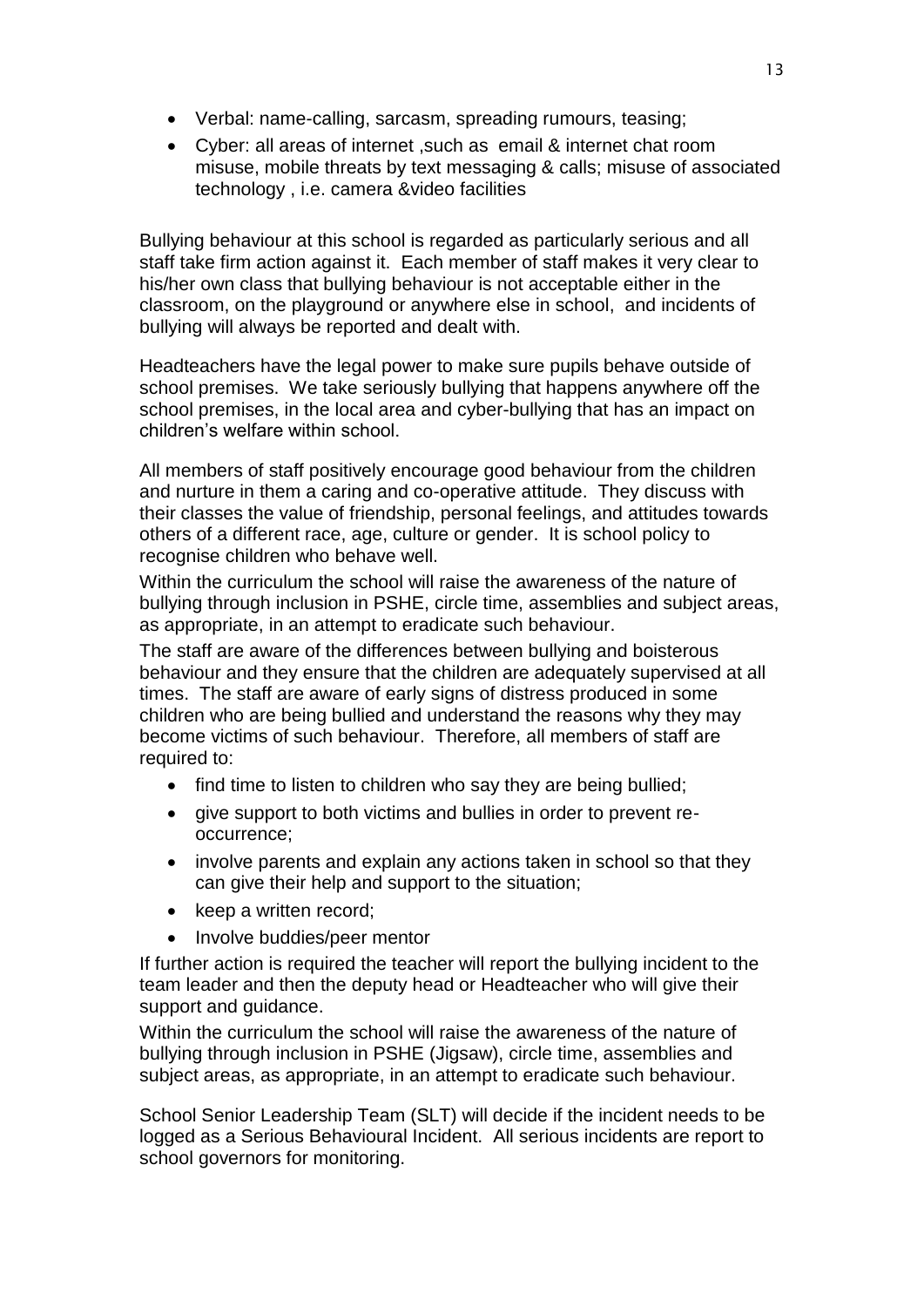#### **10 Procedures**

- 1. Children must report bullying incidents to staff. Staff need to be aware of children who appear to be being bullied: changes in behaviour can indicate this.
- 2. In cases of serious bullying, the incidents will be recorded by staff in a diary and reported to the head on the fortnightly evaluation.
- 3. In serious cases parents should be informed and will be asked to come in to a meeting to discuss the problem;
- 4. The bullying behaviour or threats of bullying must be investigated and the bullying stopped quickly;
- 5. An attempt will be made to help the bully (bullies) change their behaviour;
- 6. The bully (bullies) may be asked to genuinely apologise;
- 7. After the incident/incidents have been investigated and dealt with, each case will be monitored to ensure repeated bullying does not take place.

Pupils who have been bullied will be helped and supported by:

- offering an immediate opportunity to discuss the experience with a member of staff of their choice
- reassuring the pupil
- offering continuous support
- trying to restore self-esteem and confidence
- discussing what happened
- discovering why the pupil became involved
- establishing the wrongdoing and need to change
- informing parents or guardians to help change the attitude of the pupil

The following disciplinary steps can be taken:

- Warnings to cease offending
- Removal from the playground for set periods of time
- Exclusion from certain areas of school premises (internal exclusion)
- Fixed-term exclusion(s)
- Permanent exclusion

# **Children with specific behavioural needs**

As an inclusive school, we recognise that some children have specific needs with regards to their behaviour. For these children, the system may be altered and adapted to meet their needs. They stand outside the policy according to their Education, Health and Care Plan or Individual Behaviour Plan (EHCP or IBP). These plans will indicate the actions to address and support their needs. These are monitored by the class teacher, and all staff working with the pupil should know and implement the agreed strategies for that pupil.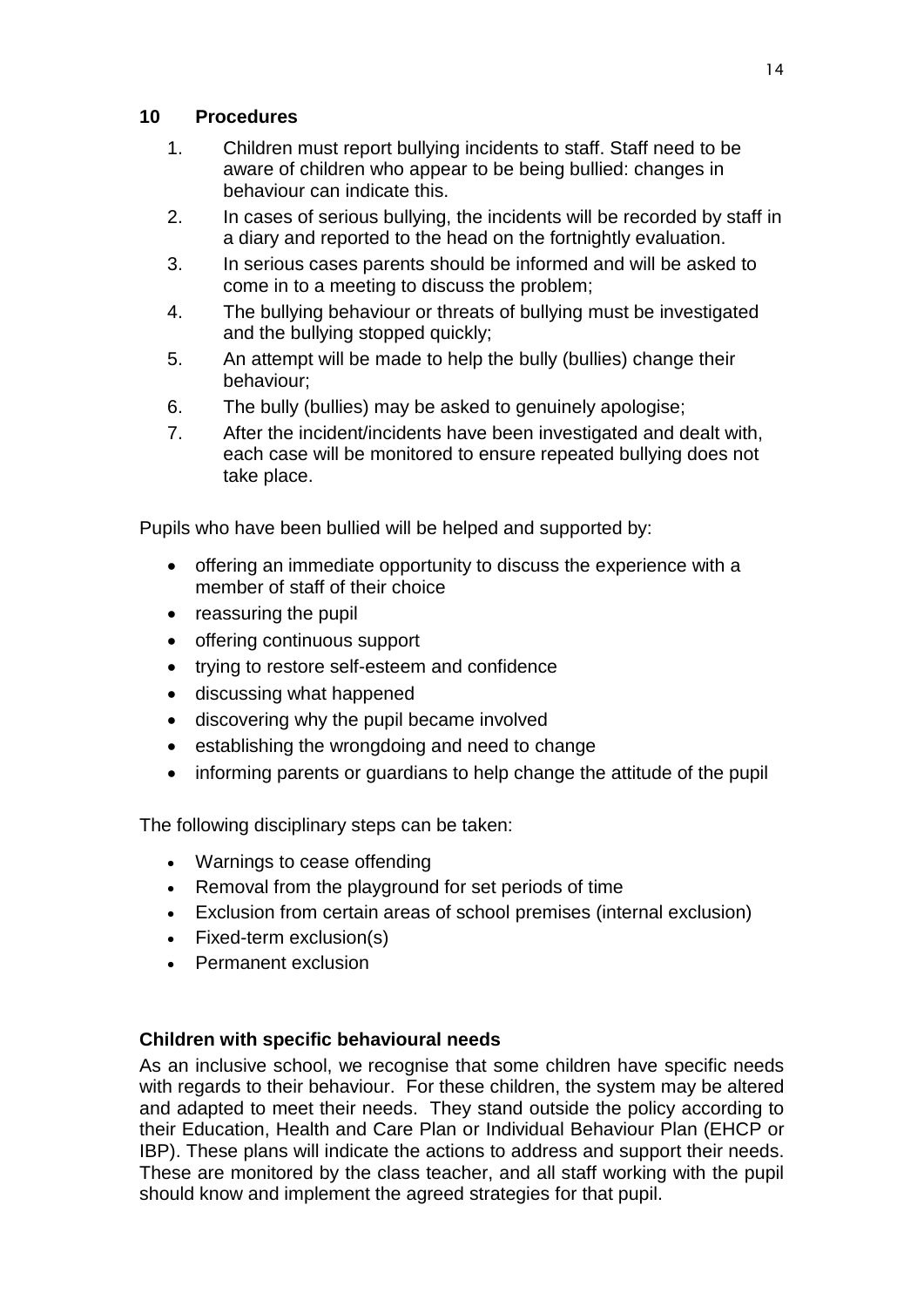# **11 Multi-agency support:**

Some children will have times in their school lives when they need special educational support. Individual pupil needs should be identified as early as possible. Class teachers have a (red) behaviour file containing checklists and observation records which they can use for assessment. The teacher will discuss their concerns with the parent and use this information to help identify any necessary provision – i.e. the way the child will be supported and helped to improve his or her behaviour. Various strategies can be implemented and have proved to be effective:

- A reward programme
- A behaviour contract
- Weekly reports and/or meetings with parents
- Good news books

Any child who presents a persistent behaviour problem will be considered for Special Educational Needs & Disability (SEND). At this stage the SENCo will determine whether it is appropriate to collect further information from outside agencies, e.g. health, social or educational welfare agencies, Behaviour Support, Family Intervention Team (FiT). An individual education plan may be implemented and reviewed with the child and the parents every half term. The IEP will need to reflect any psychological / medical diagnosis and any expert advice offered

#### **12. Physical Restraint/ Reasonable force:**

The DfE guidance 'Use of reasonable force' (July 2013) explains that all members of staff can also apply to people whom the headteacher has temporarily put in charge of pupils such as unpaid volunteers or parents accompanying students on a school organised visit.

#### **12.1 What is reasonable force?**

1. The term 'reasonable force' covers the broad range of actions used by most teachers at some point in their career that involve a degree of physical contact with pupils.

2. Force is usually used either to control or restrain. This can range from guiding a pupil to safety by the arm through to more extreme circumstances such as breaking up a fight or where a student needs to be restrained to prevent violence or injury.

3. 'Reasonable in the circumstances' means using no more force than is needed.

4. As mentioned above, schools generally use force to control pupils and to restrain them. Control means either passive physical contact, such as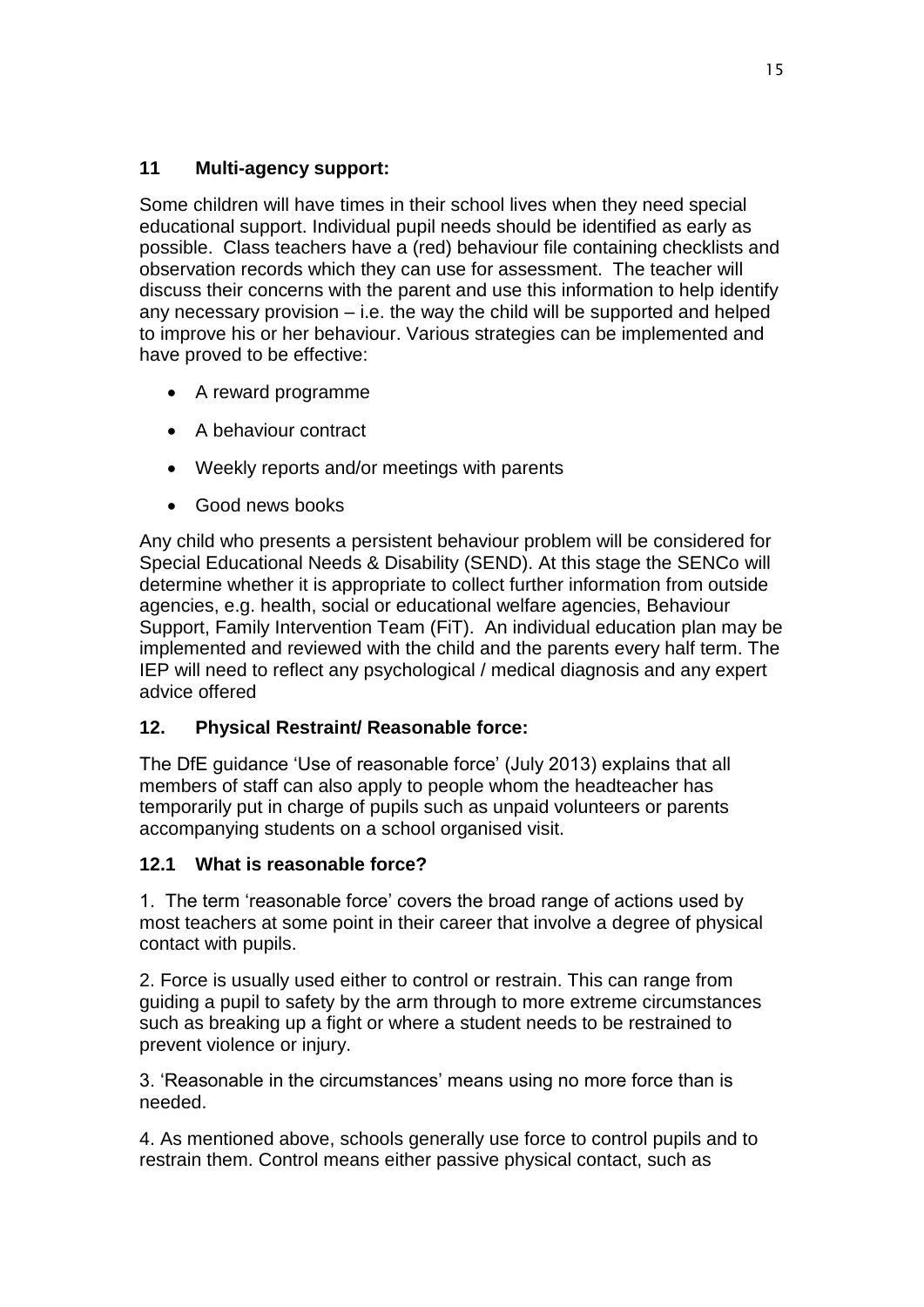standing between pupils or blocking a pupil's path, or active physical contact such as leading a pupil by the arm out of a classroom.

5. Restraint means to hold back physically or to bring a pupil under control. It is typically used in more extreme circumstances, for example when two pupils are fighting and refuse to separate without physical intervention.

6. School staff should always try to avoid acting in a way that might cause injury, but in extreme cases it may not always be possible to avoid injuring the pupil.

#### **12.2 When can reasonable force be used?**

Reasonable force can be used to prevent pupils from hurting themselves or others, from damaging property, or from causing disorder.

• In a school, force is used for two main purposes – to control pupils or to restrain them.

• The decision on whether or not to physically intervene is down to the professional judgement of the staff member concerned and should always depend on the individual circumstances.

Schools can use reasonable force to:

• remove disruptive children from the classroom where they have refused to follow an instruction to do so;

• prevent a pupil behaving in a way that disrupts a school event or a school trip or visit;

• prevent a pupil leaving the classroom where allowing the pupil to leave would risk their safety or lead to behaviour that disrupts the behaviour of others;

• prevent a pupil from attacking a member of staff or another pupil, or to stop a fight in the playground; and

• restrain a pupil at risk of harming themselves through physical outbursts.

#### [https://www.gov.uk/government/uploads/system/uploads/attachment\\_data/file/](https://www.gov.uk/government/uploads/system/uploads/attachment_data/file/444051/Use_of_reasonable_force_advice_Reviewed_July_2015.pdf) [444051/Use\\_of\\_reasonable\\_force\\_advice\\_Reviewed\\_July\\_2015.pdf](https://www.gov.uk/government/uploads/system/uploads/attachment_data/file/444051/Use_of_reasonable_force_advice_Reviewed_July_2015.pdf)

#### **13 Discriminating Between Behaviour Patterns**

#### **Bullying**

- May be focused on younger smaller children and timid children increasingly relying on threat or force.
- Wilful conscious desire to hurt, threaten and frighten
- Spoiling other children's play and activities showing violence and hostility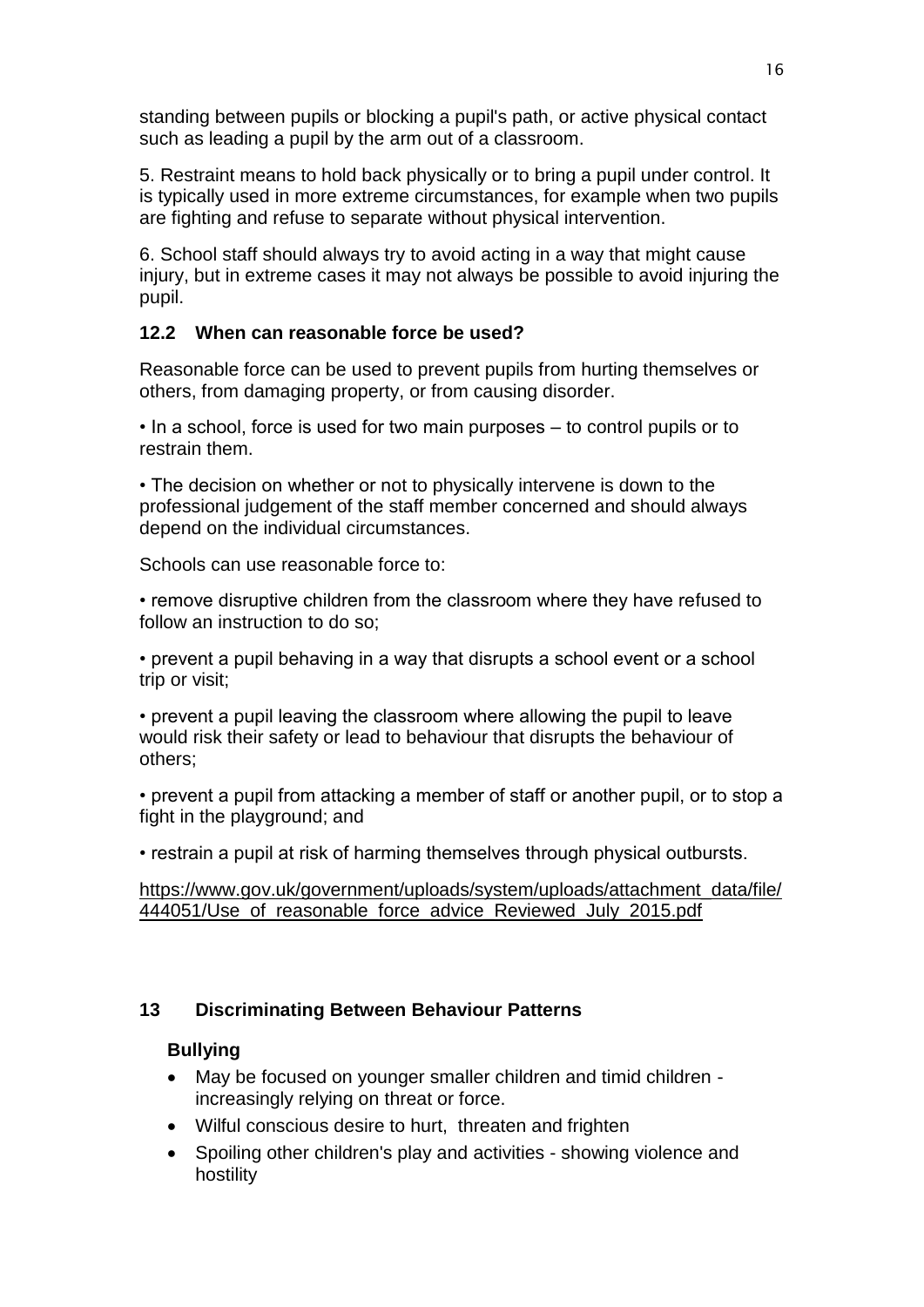Using rough intimidating behaviour

#### **Bossiness**

• Telling others what to do in a bossy, arrogant manner (usually grow out of it as they mature and learn social skills).

#### **Boisterousness**

 Rowdy uncontrolled behaviour - may be dangerous but not vindictive high spirited, not unfriendly.

# **14 Equal Opportunities**

Due regard will be paid to the Equality Act (2010) and the school's equal opportunities policy to ensure that children are not discriminated against in the application of this curriculum policy.

# **15 Special Educational Needs**

Due regard will be paid to the school's Special Educational Needs policy to ensure that pupils with special needs are catered for in the application of this curriculum policy.

# **16 Health and Safety**

Due regard will be paid to the school's health and safety policy to ensure that school guidelines are followed in the application of this curriculum policy.

# **17 Monitoring, evaluation and review**

Staff and Governors will review this policy annually and assess its implementation and effectiveness. Incidents will be documented and reported to Governors by the headteacher in their termly report; serious incidents will be reported to the local authority. The policy will be promoted and implemented throughout the school.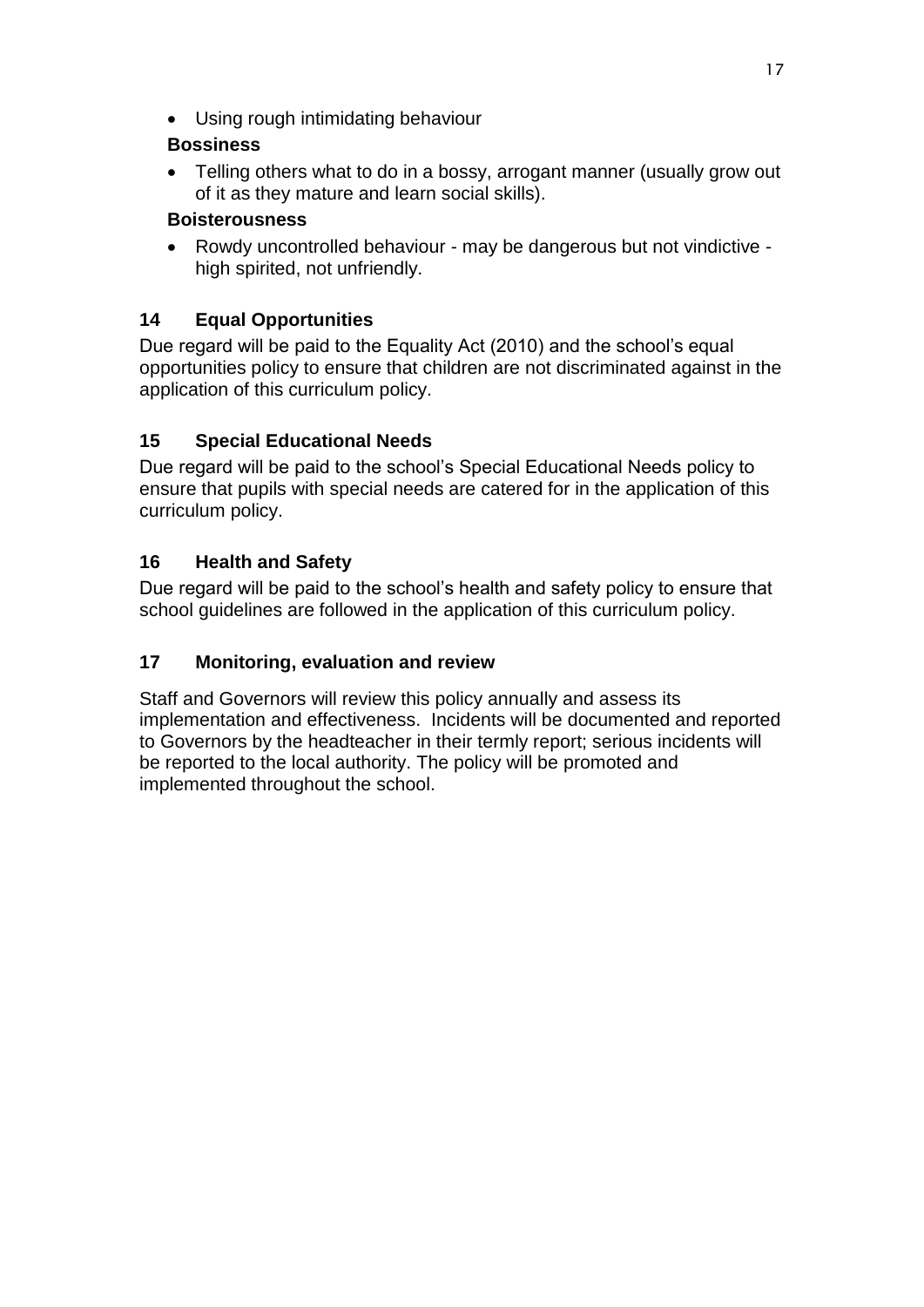# **Appendix**

*• Good discipline in schools is essential to ensure that all pupils can benefit from the opportunities provided by education. The Government supports head teachers in using exclusion as a sanction where it is warranted. However, permanent exclusion should only be used as a last resort, in response to a serious breach or persistent breaches of the school's behaviour policy; and where allowing the pupil to remain in school would seriously harm the education or welfare of the pupil or others in the school.* 

*• The decision to exclude a pupil must be lawful, reasonable and fair. Schools have a statutory duty not to discriminate against pupils on the basis of protected characteristics, such as disability or race. Schools should give particular consideration to the fair treatment of pupils from groups who are vulnerable to exclusion.*

*• Disruptive behaviour can be an indication of unmet needs. Where a school has concerns about a pupil's behaviour, it should try to identify whether there are any causal factors and intervene early in order to reduce the need for a subsequent exclusion. In this situation, schools should consider whether a multi-agency assessment that goes beyond the pupil's educational needs is required. Exclusion Guidance (DfE 2017)*

A number of options are available to head teachers/teachers in charge in response to a serious breach of behaviour policy:

a) **restorative justice**, enables the offender to redress the harm that has been done to a 'victim', and enables all parties with a stake in the outcome to participate fully in the process.

b) **mediation,** through a third party, usually a trained mediator, is another approach that may lead to a satisfactory outcome, particularly where there has been conflict between two parties, e.g. a pupil and a teacher, or two pupils;

c) **internal exclusion** can be used to defuse a situation(s) that occur in school that require a pupil to be removed from class but may not require removal from the school premises. The internal exclusion could be to a designated area within the school, with appropriate support and supervision, or to another class on a temporary basis, and may continue during break periods, or for a whole day. Internal exclusion should be for the shortest time possible and should be subject to review.

d) **managed move** to another school to enable the pupil to have a fresh start in a new school. We may ask another head teacher to admit the pupil. This should only be done with the full knowledge and co-operation of all the parties involved, including the parents, governors and the LA, and in circumstances where it is in the best interests of the pupil concerned.

e) In extreme cases **fixed-term exclusions** may be triggered by particularly abusive violent or damaging behaviour. In most cases it is expected that a Behaviour Support Plan, including pastoral support, will be tried out before such action is contemplated.